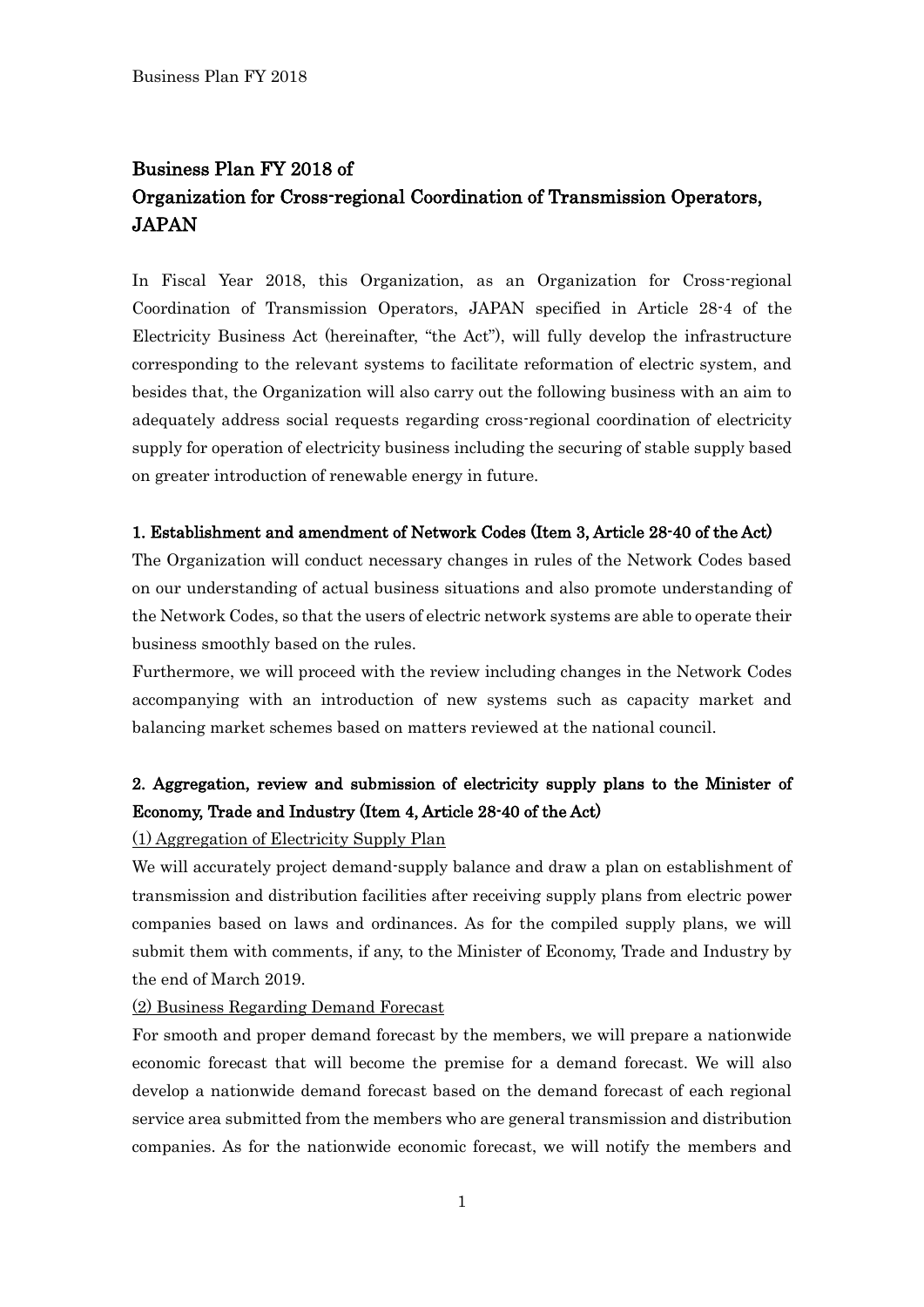publish by the end of November 2018. As for the nationwide demand forecast, we will notify the members and publish together with demand forecast of each regional service area by the end of January 2019.

In carrying out the above, we will strengthen the verification and review, from time to time, the methods of preparation of national economic outlook or demand forecast for more rational demand forecast by taking the changes in system or business environment in future in account.

(3)Electricity Supply-Demand Verification for Summer and Winter in FY 2018

We conduct electricity supply-demand verification for peak period of summer and winter for FY 2018 in advance based on the supply capacity of electric power companies and demand forecast in short term with keeping its integration to the aggregation of electricity supply plans.

# 3. Business regarding solicitation of persons who keep and operate electrical facilities for power generation through safeguard and other measures for generator procurement and regarding promotion of installment of other electrical facilities for power generation (Item 5, Article 28-40 of the Act)

(1) Review of Necessity of Safeguard Measures for Generator Procurement

We will conduct comprehensive reviews by considering the evaluation of demand-supply balance based on the result of aggregated supply plans, trend of potential supply capacity, degree of vitalization of electricity market, and middle-and-long term demand trend at the committee of intellectuals.

When we find that the safeguard measures for generator procurement is deemed to be necessary as a result of the reviews, we will promote actions to secure supply capacity in accordance with the Operational Rules.

(2) Review of Introducing Capacity Market Scheme

We will continue reviewing of the detailed system designs and the development of operating structures based on the review by the Government for the smooth start of the capacity market scheme in Fiscal Year 2020.

In particular, we plan to actualize effective mechanisms by giving priority to matters necessary for the designing of market operation systems and utilizing knowledge of experts.

(3) Review of Introducing Balancing Market Scheme

In preparation for the introduction of the balancing market scheme in Fiscal Year 2020, we will strengthen the review structure and proceed with the technical review regarding market operation, cross-regional interconnection or other matters for the smooth start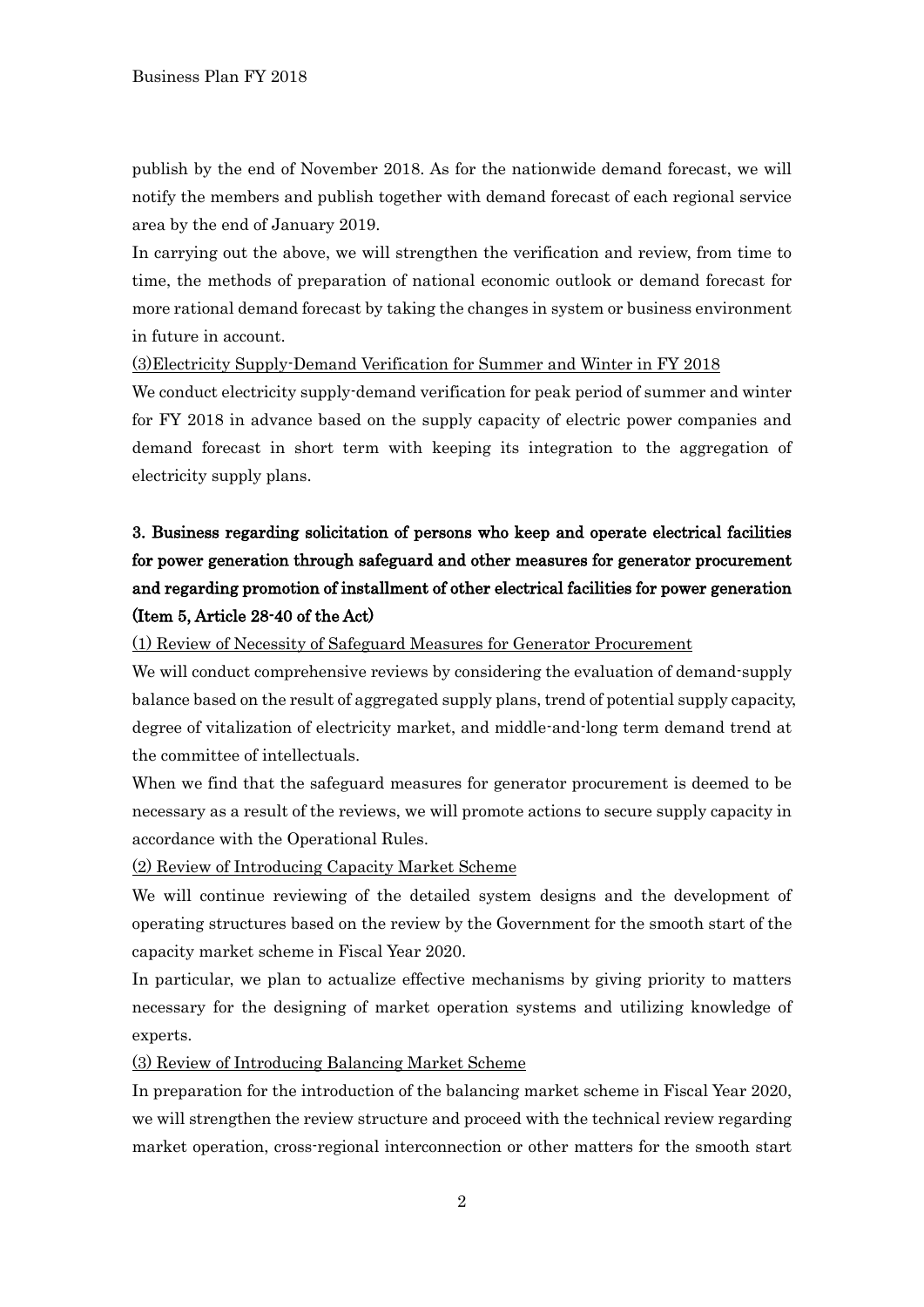of the balancing market scheme.

# 4. Provision of relevant information and liaise and coordination with respect to the services for electricity transmission and distribution, etc. (Item8, Article 28-40 of the Act)

[(1) Long-term Development Policy of Cross-regional Interconnection Network

Regarding the Long-Term Policies on Cross-Regional Electric Network prepared in Fiscal Year 2016, the Cross-Regional Electric Network Development Committee will review the policies for the realization of the following action items as same as last year. 1) Actions regarding Connect & Manage approach

Detailed designs of feasible operation management systems or conditions for new interconnection and other matters are reviewed by taking the situations in foreign countries into account toward the early realization of N-1 inter-trip and non-firm access.

2) Actions regarding criteria for evaluating reinforcement by cost benefit analysis (CBA)

With an introduction of implicit auction scheme and connect & manage approach in mind, decision criteria are made clear by defining a conversion method from beneficiary to currency value or beneficiaries so as to apply the CBA method upon making decisions regarding criteria for evaluating reinforcement of existing power transmission and distribution facilities

3) Actions regarding the effective access business

Issues in the current access business (system impact study or a solicitation process for power supply connection projects, etc.) are identified, and necessary reviews are conducted regarding procedures or review methods of access business, public information and other matters to solve the issues by taking situations in foreign countries or needs from business operators into account.

(2)Cross-regional Network Development Plan

For a cross-regional network development plan, we will draw a plan by reviewing the necessity of specific and individual enhancement of the network, business implementing entities, cost allocation, etc., when the review of matters related to development of crossregional interconnection network is considered to be necessary from the viewpoint of the cross-regional coordination such as the situation of utilization of interconnection lines or requests from electricity supply companies, or when such review is requested from the Government.

Regarding the future use of interconnection lines or other lines, we will confirm the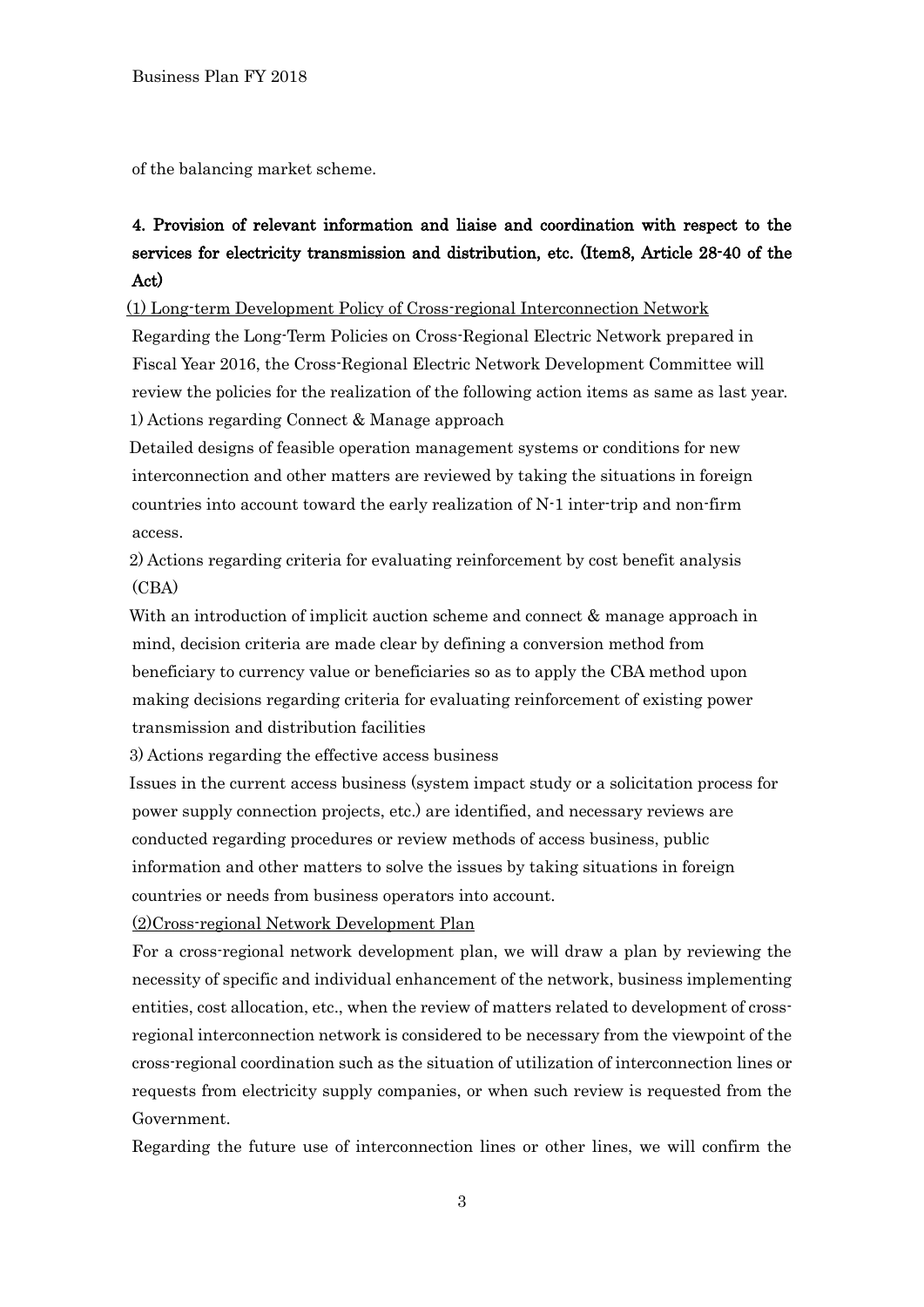congestion on each cross-regional interconnection lines by using methods such as simulation of generator dispatch according to marginal cost through cross-regional interconnection, etc., with an introduction of implicit auction scheme in mind.

Further, for smooth promotion of cross-regional network development plans both Tokyo-Chubu and Tohoku-Tokyo, we will periodically confirm their progress and review their cost according to the progress. In addition, for drawing-up process of cross-regional network development plan between Chugoku and Kyushu, we will proceed its review based on the long-term development policy of cross-regional network.

(3) Network Access Business

We will be open to applications of preliminary consultation and system impact study from applicants for network interconnection and properly confirm, verify, and report the results of study.

In addition to that, for solicitation process of generator interconnection which accomplish both reduction of applicants cost and effective formation of transmission and distribution facilities, we will steadily proceed cooperating with the general transmission and distribution company which operates transmission network of the subject area.

Further, we will steadily proceed with the solicitation process of generator interconnection for replacement projects which promotes the fair usage of existing power transmission and distribution facilities upon replacement of power generators.

When we conduct business, we will respond thoroughly to the applicants for network interconnection, provide adequate information, and improve network access business with the general transmission and distribution companies.

(4) Review of the Balancing Capacity and Necessary Reserve Capacity

We will continuously review the balancing capacity necessary to adjust the balance between supply and demand, and the control of the frequency at the Study Committee on Regulating and Marginal Supply Capability with Long-Term Supply-Demand Balance Evaluation based on the various change in the circumstances.

In particular, we will review the balancing capacities and necessary reserve capacities through analysis of data on operational status of power supplies, calculation methods of necessary balancing and reserve capacities and organization of calculation tools, by considering that a review related to the ongoing consideration of capacity and balancing market schemes will be needed for the start in Fiscal Year 2020 and that an increase of renewable energy might have influence on the necessary balancing capacities and the standard of necessary reserve capacities.

(5) Management of Interconnection Lines between Regions

Toward the start of implicit auction scheme scheduled for the second half of the fiscal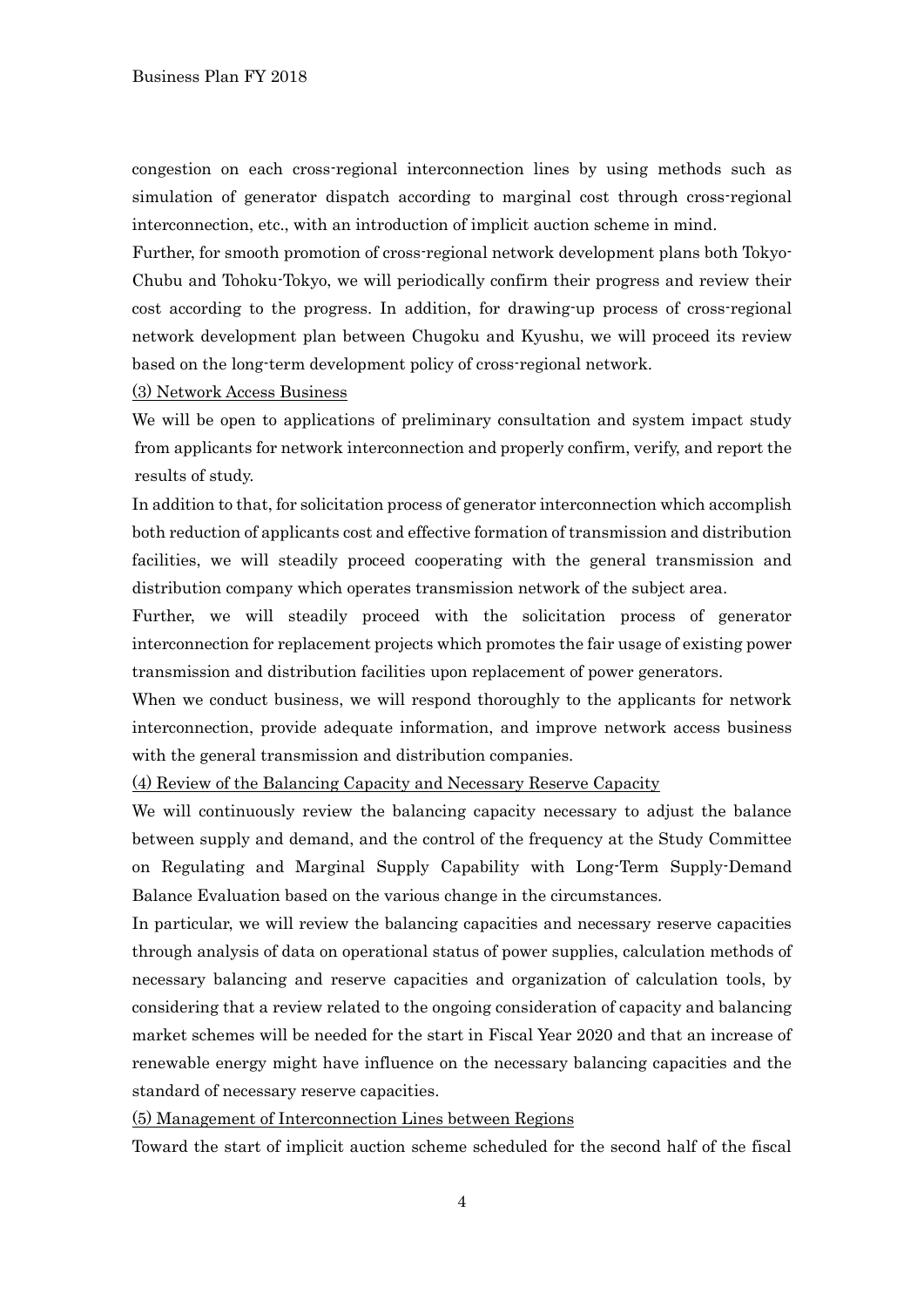year, we will smoothly replace with the new system by securely developing the crossregional organization systems and explaining the members properly.

After replacement, new management business will be commenced for the interconnection lines between regions including transitional measure plans or an approval of power supplies.

In addition to that, operation capacities and margins of interconnection lines will be calculated and published based on discussions at the review committees of operation capacities and of margins, results of opinion seeking and other matters.

(6) Coordination of Maintenance Work Plans

We will coordinate plans on maintenance work of transmission, distribution and generation facilities that members submit to carry out work, such as inspection and maintenance (hereinafter "maintenance work plans")and compile the plans for maintenance work on cross-regional interconnection network.

For coordination and compiling of the plans, we will share information with relevant companies, and will also cooperate properly with general transmission and distribution companies that maintain and operate the network and users of interconnection lines while considering the maintenance of electric facilities, security of workers, and other matters provided in the Network Codes.

In future, we will review a mechanism of coordination which enables the smooth coordination of maintenance work among multiple existing business entities regarding which coordination is anticipated to become difficult, and will reflect the review on the actual operation properly.

(7) Supplier Switching Support for Customers

We will operate and maintain the supplier switching support system to facilitate procedures for changes in the network service contracts between retail companies and general transmission and distribution companies.

We will continuously receive requests for improvement from retail companies at any time and hold an Officials Meeting on Operation of the Switching Support System as necessary to review the points to be improved in respect of operation of the system and will publish the result of summary of the discussion at the meeting.

(8) Support for Utilizing Information Communication Technology

We will conduct necessary reviews on the standard specification for mutual data exchange among network users or with the Organization utilizing the information technology by considering the business situations of companies.

We will also review the above mentioned standard specification as needed, based on contents of The Basic Policy of Critical Information Infrastructure Protection, and will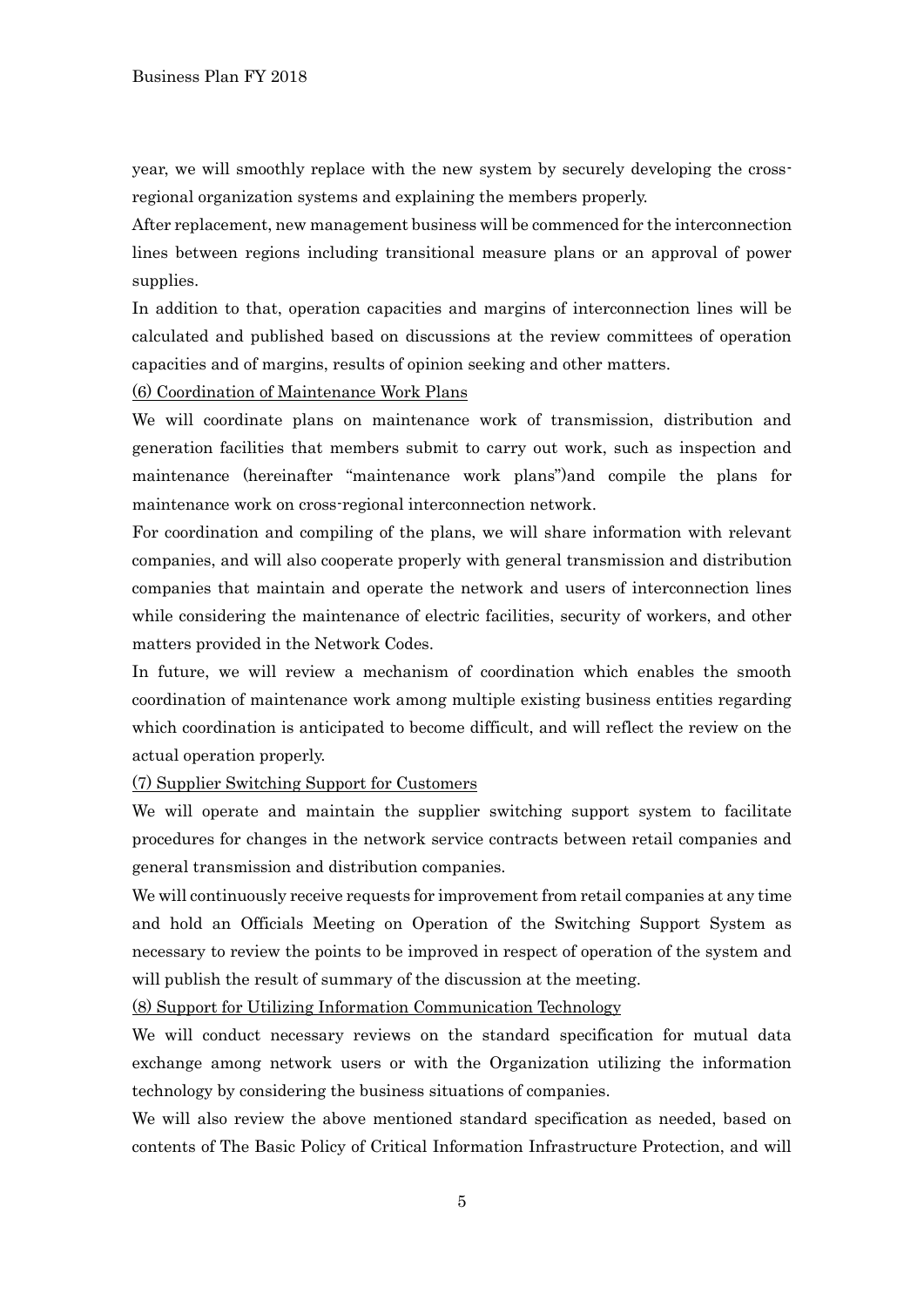encourage actions by members by conducting activities for dissemination and enlightenment and by providing members with information about the vulnerability of the information system in respect of information leaks and damage from cyber-attacks outside the Organization in a timely manner so that members can implement proper cyber-security measures.

#### (9) Network Information Disclosure

In accordance with the Guidelines on Network Information Disclosure defined by the Government, we will publish information on interconnection lines between regions and nationwide supply and demand of electricity of its internet website to secure transparency of grid operation.

Further, we review improvement of the publishing function based on users' needs and change contents of the publishing according to the introduction of implicit auction scheme to network utilization.

(10) Improvement of Business Quality

We will make efforts to improve the quality of business related to drawing-up of a crossregional network development plan, verification of inspection results of network access, management of interconnection lines among regions, and others through analysis of power flows with network analysis tool.

In addition to that, we will work on improvement and development of simulation tools for power flows on cross-regional electric systems, because the criteria of reinforcement of facilities based on CBA will be necessary along with the introduction of the connect & manage approach and other factors.

(11) Smooth Implementation of System Development

Development of the capacity market system is commenced after drawing up a project plan.

Processes of improvement and development will be steadily forwarded including addressing of negawatt trading, introduction of implicit auction scheme and new connection lines between Hokkaido and Honshu among the cross-regional organization systems so as to complete the development on time without delay.

Furthermore, organizational structure, business process and quality management related to the development and maintenance of the system will be operated properly.

# 5. Monitoring of demand and supply situation of electricity (Item 1, Article 28-40 of the Act)

We will monitor the situations of supply and demand of electricity related to electricity business by members based on the various plans submitted by members through the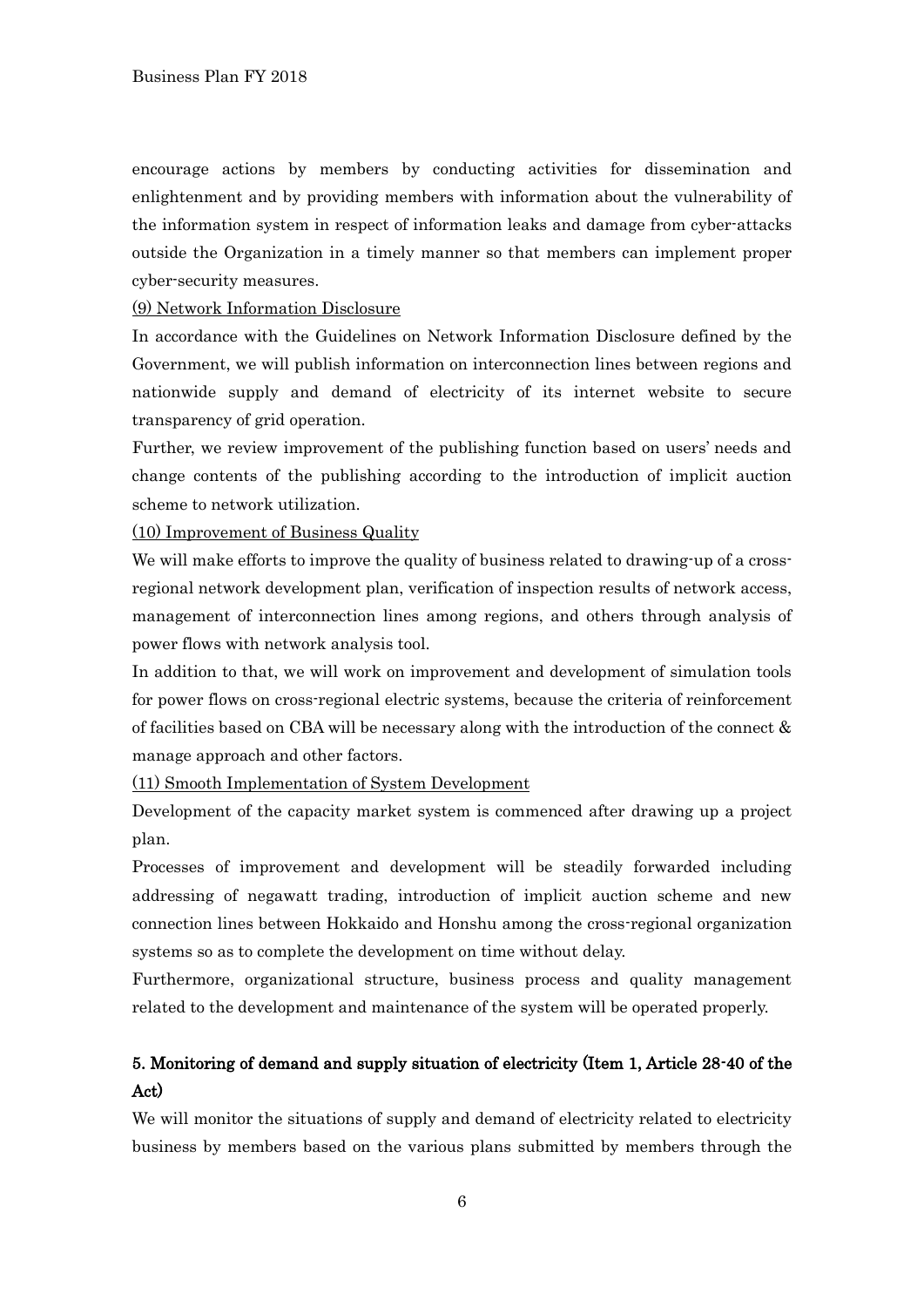cross-regional organization system and data regarding demand in each regional service area and power flow and supply capacity of interconnection lines (including situations of operation and suspension of main power plants).

For correctness of the various plans to be submitted, we will implement checking for the consistency among multiple plans and the balance between plan and actual energy (imbalance energy), and properly call for attention to the electric power companies. Particularly, we will recommend improvement to the electric power company who repeatedly submits inconsistent plans or significant clearings of imbalance energy.

### 6. Instructions to members when supply and demand situations become worse (Item 2, Article 28-40 of the Act)

To secure a stable supply even in cases of disasters and problems with the power supply, we give instructions to the members necessary for improvement of the situation of demand and supply of electricity, if demand and supply situations of the members became or might become worse.

In addition to that, when there are or might be a shortage in balancing capacities to redundancy in supply areas of the general transmission and distribution companies due to an increase of output of renewable energy or other reasons, a long-cycle cross-regional frequency control will also be conducted as a measure following the rules of priority dispatch.

Furthermore, when the general transmission and distribution companies suppress the output of renewable energy, follow-up examination will be conducted to determine whether such suppression was proper for each case. We also examine whether the output suppression in the previous year was conducted in a fair manner and publish the result of the examination.

# 7. Handling of complaints or inquiries from the electricity supply companies and conflict resolution (Item 7, Article 28-40 of the Act)

(1) Handling of Complaints or Inquiries

When we receive complaints or inquiries regarding our business operation, such as transmission and distribution of electricity from electricity supply companies, we take initial steps of giving responses according to the contents of complaints or inquiries without delay.

If such complaints or inquiries are not dissolved with the initial steps and further measures are needed, we will take the necessary measures of mediation of reconciliation (mediation and arbitration) and giving instructions or warnings to electricity supply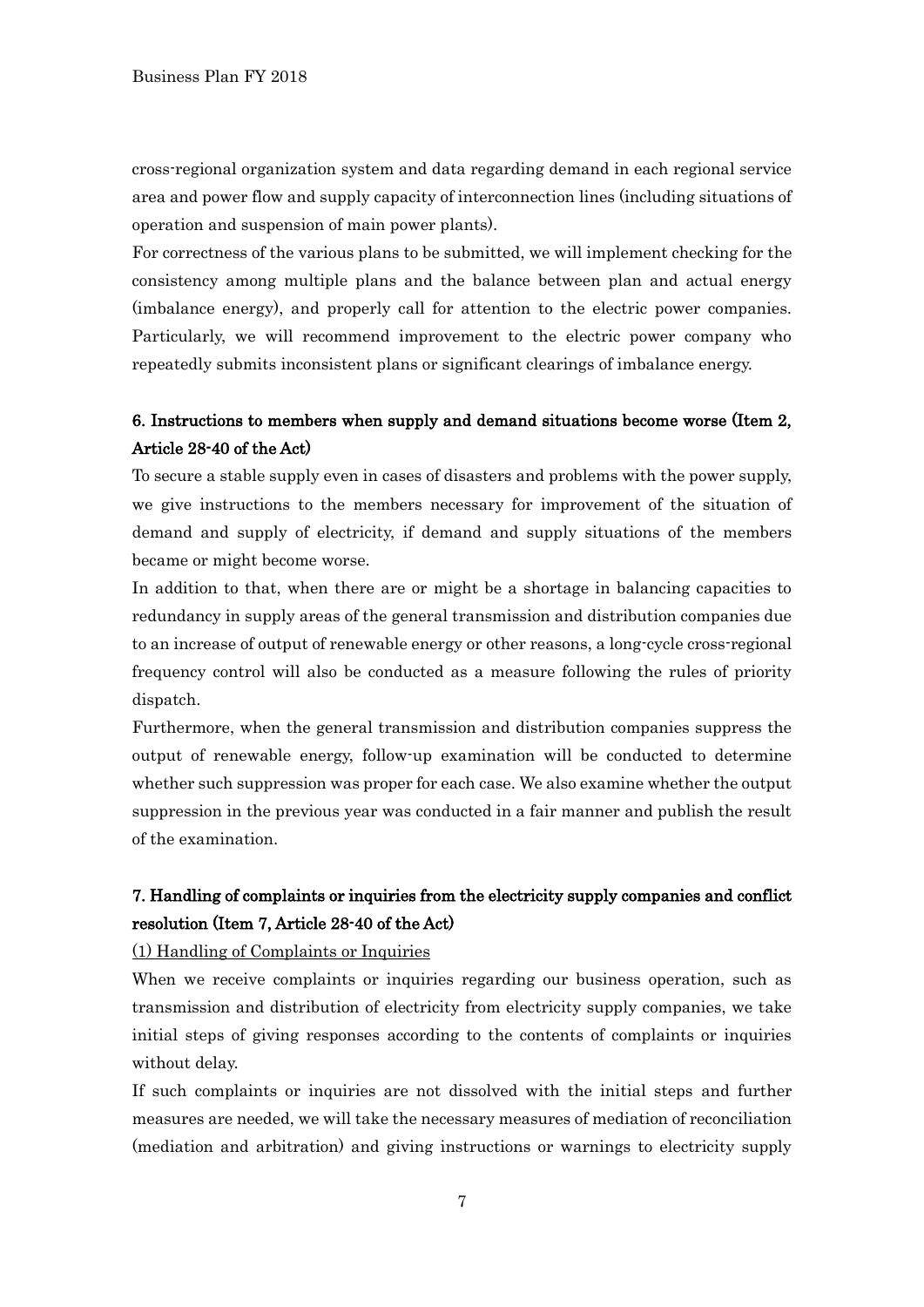companies and will strive to settle the problems.

We also compile and publish to disseminate the results on a regular basis on its website so as to promote business improvement of electricity supply companies according to rules, such as Network Codes.

#### (2) Conflict Resolution

To resolve conflicts between electricity supply companies regarding the electricity transmission and distribution business, approved as a dispute resolution institution based on the Act on Promotion of Use of Alternative Dispute Resolution (Act no. 151, 2004), we mediate reconciliation (mediation and arbitration ) by establishing a conflict resolution panel comprised of academic experts and lawyers other than personnel of the Organization.

### 8. Instructions and recommendation for electricity supply companies (Item 6, Article 28- 40 of the Act)

We give instructions or make recommendations to electricity supply companies when it is necessary to secure smooth conduct of business such as transmission and distribution or stable supply of electricity according to the Operational Rules.

### 9. Ancillary business to aforementioned Item 1 to 8 (Item 9, Article 28-40 of the Act)

#### (1) Preparation and Publication of Reports

According to the Operational Rules, we compile and publish reports on the forecast and agenda of the mid- and long-term demand and supply of electricity and network development (including forecasted mitigation of constraints on network interconnection with power generation facilities) based on performance up to the preceding year in respect of the demand and supply of electricity (frequency fluctuation, voltage fluctuation, supply disturbances, and risk factors of each supply area), actual network utilization, and network access.

#### (2) Investigation and Research

The Organization conducts investigations such as capacity mechanism, investigations of matters contributing to the review of the Study Committee on Regulating and Marginal Supply Capability with Long-Term Supply-Demand Balance Evaluation and the Cross-Regional Network Development Committee, and investigations and research on technical trends on national and international electricity business, system policy, risk analysis of demand, and supply of electricity.

#### (3) Response to Disasters, etc.

In an emergency, such as when significant damages are caused to electric facilities due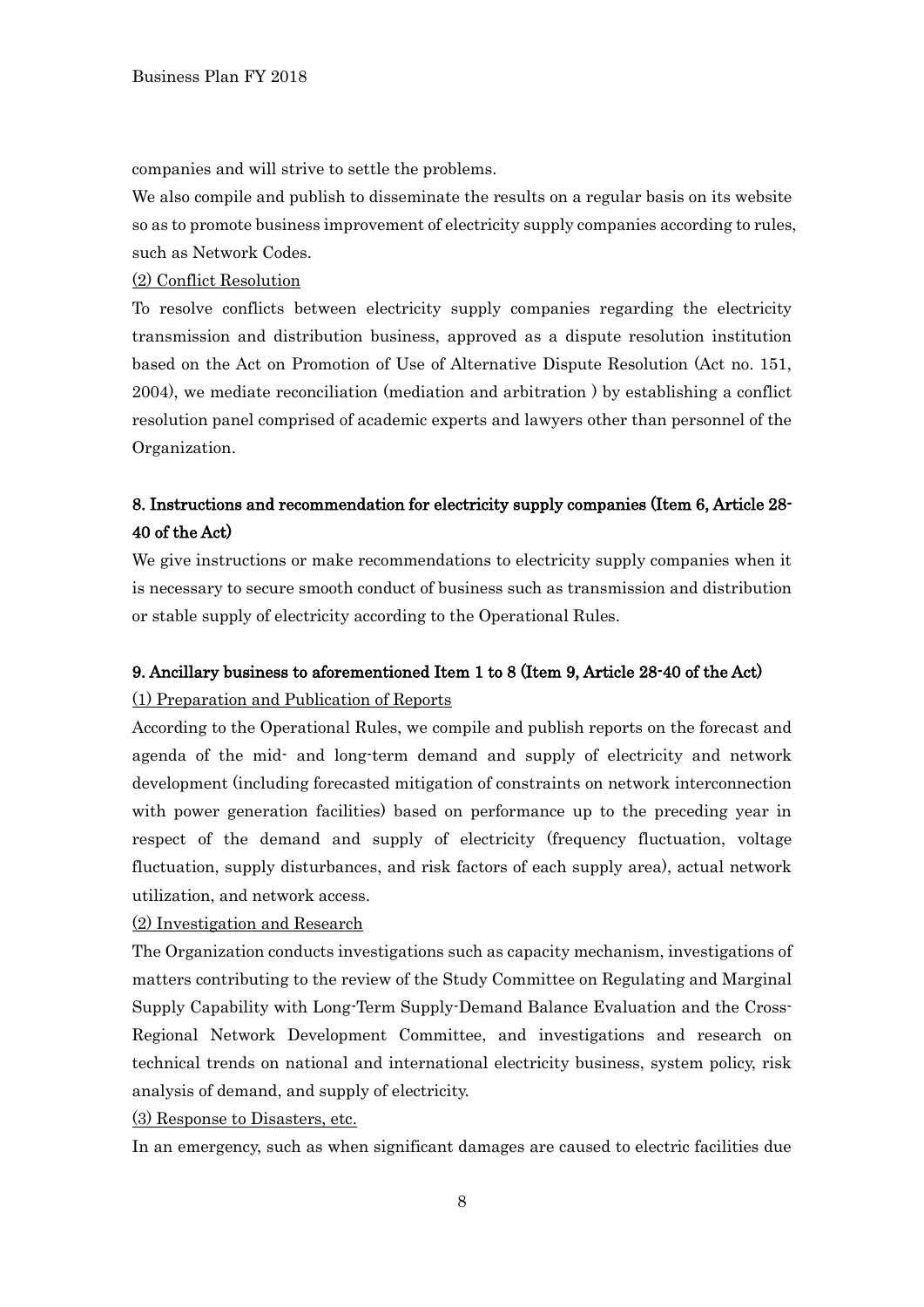to major natural disasters and other equivalent reasons, we will establish an emergency contact system and structures against disasters, issue the necessary information to the Government or other relevant institutions based on an operational plan for disaster prevention as a designated public corporation based on the Basic Act on Disaster Control Measures so that the members can tackle cooperated restoration and other work, and provide emergency response training more than once a year with the cooperation of members and relevant institutions.

We will also continuously review the necessity of revision of the Business Continuity Plan (BCP) to enhance effectiveness of the plan according to the cabinet's Business Continuity Guidelines in preparation for a case where the headquarters of the Organization is damaged by disasters.

Furthermore, we will take the necessary measures based on each developed business plan as we are a designated public corporation based on Act on Special Measures Concerning Novel Influenza Virus, etc., and Act concerning the Measures for Protection of the People in Armed Attack Situations, etc.

## 10. Business necessary to accomplish aims of the Organization (Item 10, Article 28-40 of the Act)

#### (1) Public Information

To enhance the transparency of the business of the Organization and improve the convenience of business of the members and other electricity supply companies, we will make an effort to reinforce and enhance publication with regard to cross-regional coordination of our business and electricity business implementation. In particular, we will immediately publish information on business conducted by the Organization, such as instructions to members upon aggravation of demand and supply situations and also publish agenda and summary of proceedings of the board of directors, councilors, and committees in principle. Through utilization of the website we introduce our business clearly.

#### (2) Security Measures for Information System

We will take all possible precautions for cyber-security for each type of information system that we maintain and operate. In particular, we will prepare system protections such as countermeasures against computer viruses, unauthorized access, and vulnerability without omission and will conduct an independent information security audit and educate personnel regarding information security.

(3) Securing and Maintenance of the Base for Back-up Operation

We will check the operation of the system of the backup headquarters established in